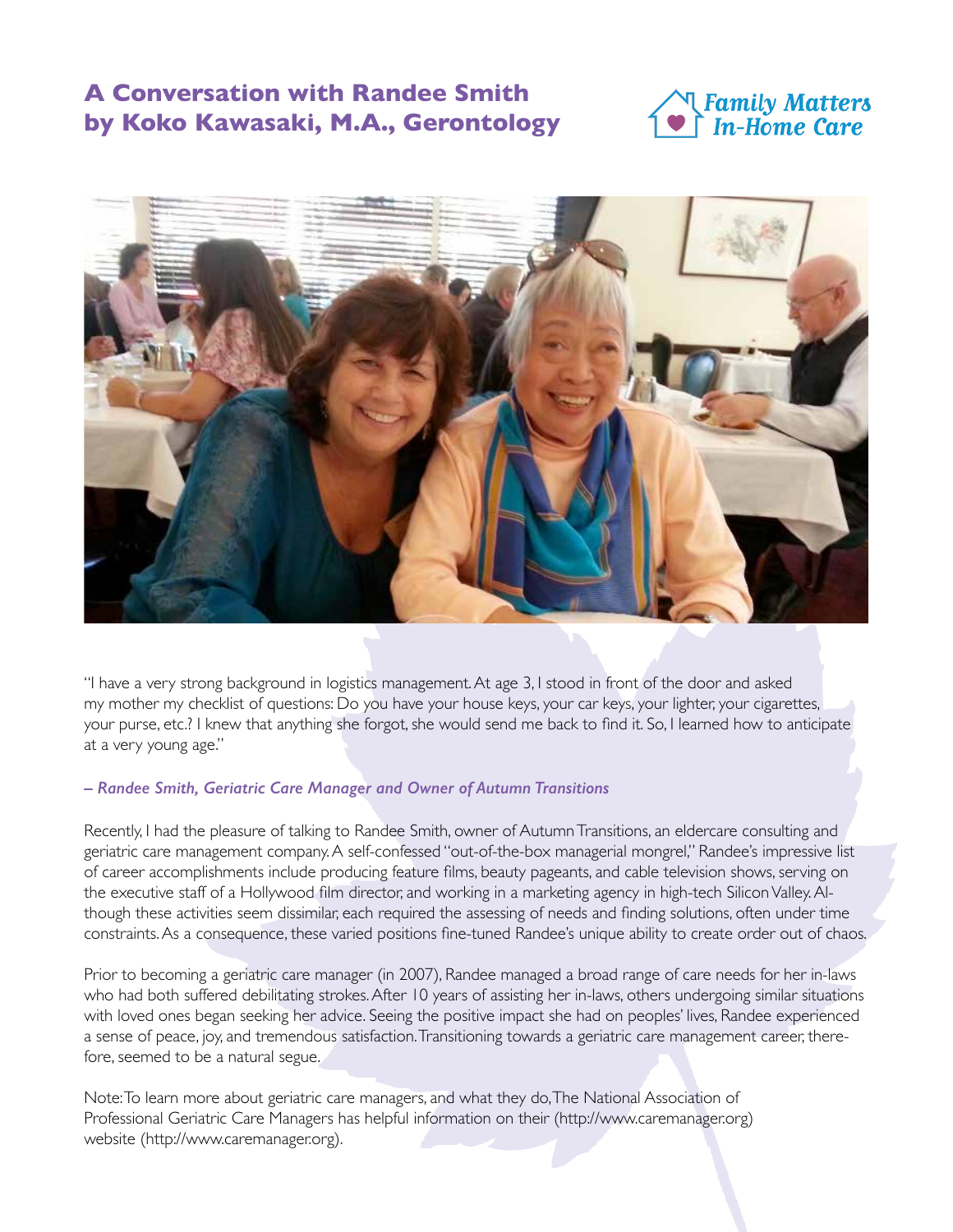### **A Day in Her Life**

Randee maintains a full schedule where no two days are alike. In an earlier itinerary from one day in her calendar, Randee's workday started at 7:30am checking email and voicemail, and to make follow-up phone calls. Next, Randee attended a physical therapy session in a client's home, followed by a visit to Stanford Hospital to establish rapport with a new, soon-to-be-discharged client. Afterward, Randee headed to an assisted living residence to check in with a client who had recently moved in, and to help him establish an exercise routine. Later, a pipeline phone call was made to a care manager on the East Coast to ensure a smooth transition for an elder client moving from Washington DC to San Jose. After the call, Randee picked up a client for a scheduled appointment with a medical specialist. Clearly, Randee's work goes beyond the usual 9 to 5, and she is available 24/7 for whatever needs may arise.

## **Q & A with Randee**

#### *What do you find is the most rewarding aspect of what you do?*

Seeing the difference that the service makes in peoples' lives is the most rewarding, and you can't have that unless you work with people. In working with someone immediately after a stroke, for example, sometimes they can look like they have given up. Seeing them come back to life because you placed loving people by their side giving them the right amount of exercise, nutrition, medicine and time is satisfying. Alternative thinking may not be for everyone, but when I read about something new, like coconut oil being used to help with cognition, I share it with the client's doctor. If the doctor thinks its okay, then we start incorporating it. Things like that give me a great deal of satisfaction.

#### *What are some challenges?*

Family members who don't understand what loved ones are experiencing, and getting children to have realistic expectations of their parents. When you're 85, your values and priorities are very different from when you're 55. In Silicon Valley, we're used to identifying a problem, coming up with a solution, and then walking away. Eldercare is not about that. Eldercare is trial and error, patience, anticipation, and compassion. It's a lot of soft skills that are built around an infrastructure of tactical service offerings.

There's a special book written to teach people how to communicate with seniors. Literally, it's called How to Say it to Seniors, and it's written by David Solie. I recommend that to every single adult child I talk to. It's easy to read, and has lots of common sense advice to assist communications between younger and older people.

#### *What is your advice on families who are caring for elder loved ones?*

The Alzheimer's Association has an excellent 6-week course called the Savvy Caregiver that people can take. It will give them many skills to put in their toolkit when working with parents and grandparents. In the digital age, they could also research as much as possible online. For example, if it's Parkinson's that you're dealing with, learn as much as you can about it. Educate yourself about the conditions your loved ones have to live with, and learn how to talk to doctors.

Most doctors nowadays will schedule 20 minutes. If you need more time, make sure that the scheduling desk person knows this. Go in with a list of observations and concerns, and bring every single medicine and over the counter drug that your loved one is taking. I make an agenda for every appointment and hand it to the doctor when we walk in so they know what I want to cover.